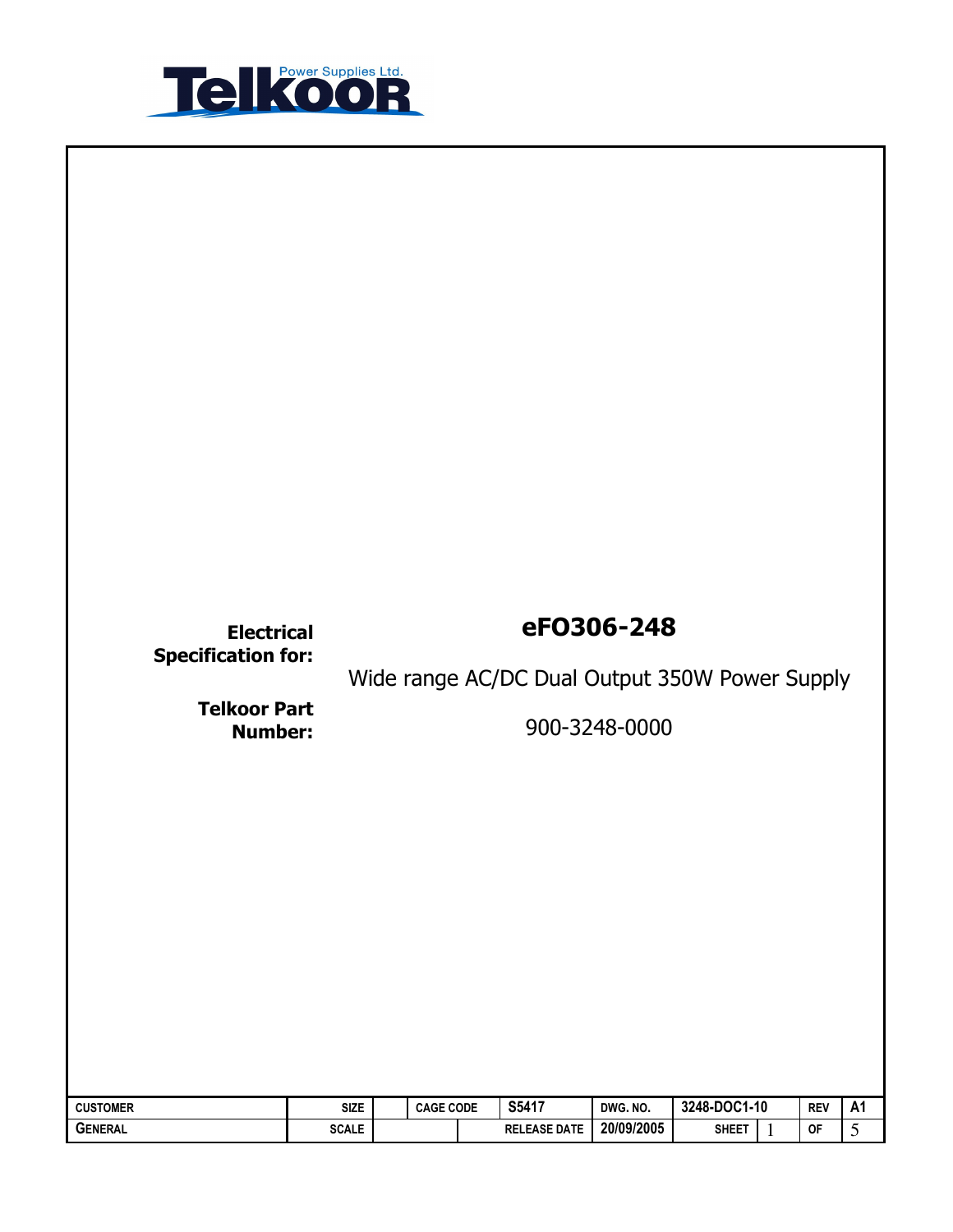

| <b>REVISION HISTORY</b> |                 |                           |                                       |                  |  |  |  |  |  |
|-------------------------|-----------------|---------------------------|---------------------------------------|------------------|--|--|--|--|--|
| <b>Rev Level</b>        | <b>Rev Date</b> | <b>Change Made</b>        | <b>Reason for Change</b>              | <b>Effective</b> |  |  |  |  |  |
| A1                      | 1/10/06         | Update to outline drawing | Reflect correct product configuration | 1/10/06          |  |  |  |  |  |
|                         |                 |                           |                                       |                  |  |  |  |  |  |
|                         |                 |                           |                                       |                  |  |  |  |  |  |
|                         |                 |                           |                                       |                  |  |  |  |  |  |

| <b>Approvals</b>              |             |             |  |  |  |  |  |  |  |
|-------------------------------|-------------|-------------|--|--|--|--|--|--|--|
|                               | <b>Name</b> | <b>Date</b> |  |  |  |  |  |  |  |
| <b>Written by:</b>            | S. Sadot    | 20/9/05     |  |  |  |  |  |  |  |
| <b>Engineering:</b>           | S. Sadot    | 20/9/05     |  |  |  |  |  |  |  |
| <b>Sales &amp; Marketing:</b> | M. Allon    | 20/9/05     |  |  |  |  |  |  |  |
| <b>Management:</b>            | Y. Ben-Ami  | 20/9/05     |  |  |  |  |  |  |  |

| <b>CUSTOMER</b> | SIZE         | <b>CAGE CODE</b> |  | S5417               | DWG. NO.   | 3248-DOC1-<br>:1-10 |  | <b>REV</b> | A1 |
|-----------------|--------------|------------------|--|---------------------|------------|---------------------|--|------------|----|
| <b>GENERAL</b>  | <b>SCALE</b> |                  |  | <b>RELEASE DATE</b> | 20/09/2005 | <b>SHEET</b>        |  | 0F         |    |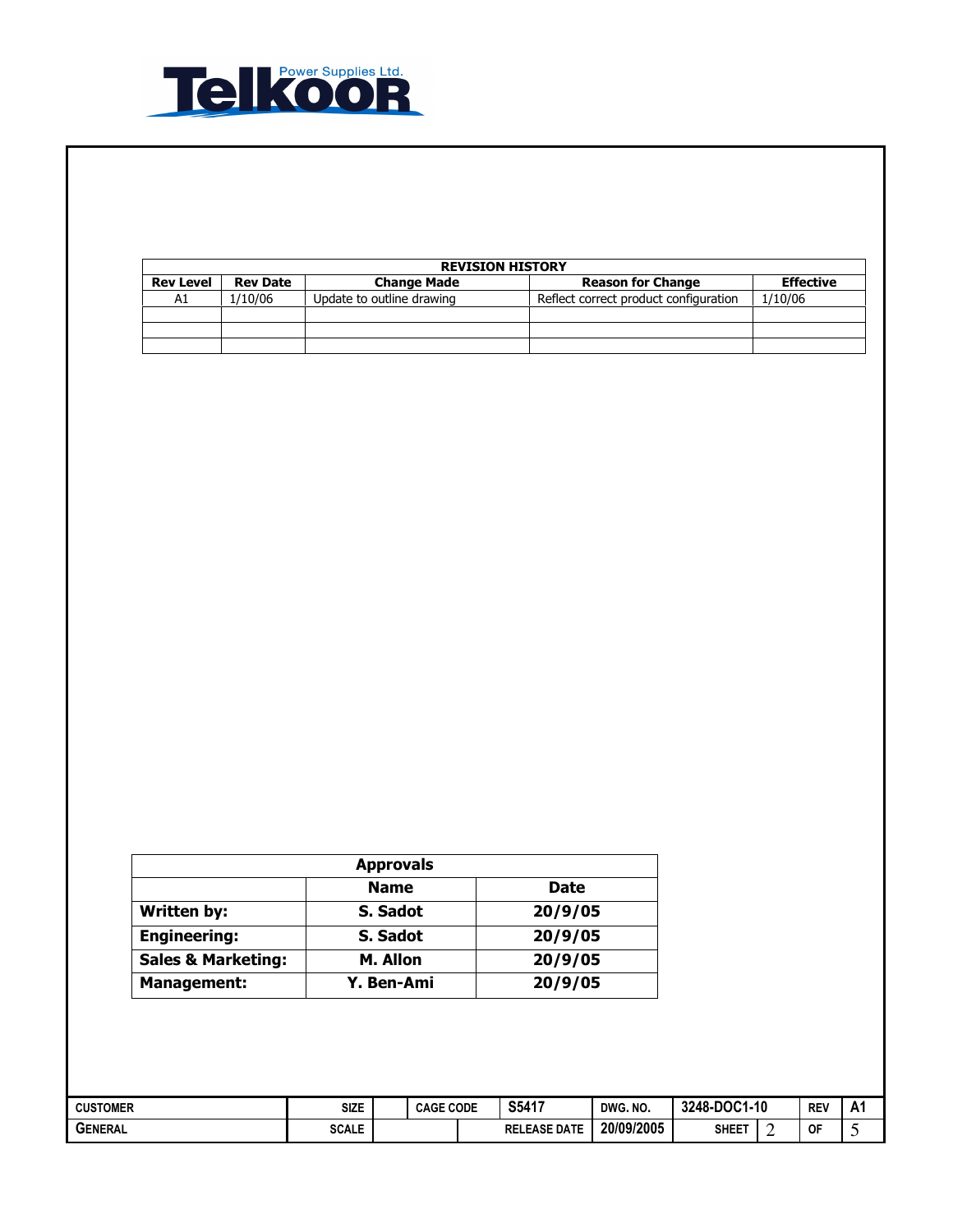

## Input:

| Input Voltage:    | 85-264Vac                                                                 |
|-------------------|---------------------------------------------------------------------------|
| Frequency:        | 47-440Hz                                                                  |
| Inrush Current:   | 60A maximum, cold start at $25^{\circ}$ C, 250Vac                         |
| Efficiency:       | 85% typical at 230Vac, full load<br>82% typical at 115Vac, full load      |
| Power Factor:     | 0.98 typical at 230Vac, full load<br>0.99 typical at 115Vac, full load    |
| Input Protection: | Internal Line Fuse: Replaceable subminiature type 6.3A 250Vac Normal Blow |
| Brown – Out:      | 75 to 300Vac                                                              |
|                   |                                                                           |

### Output Voltages & Currents:

| Output                          | Output Voltage                                                                                                        |                                                                                                                                                     |  | Min. Load           | Max. Load        |              |   | Peak Load  |    |  |
|---------------------------------|-----------------------------------------------------------------------------------------------------------------------|-----------------------------------------------------------------------------------------------------------------------------------------------------|--|---------------------|------------------|--------------|---|------------|----|--|
| $*V1$                           | $+48V$                                                                                                                | 0<br>7.2A<br>7.2A                                                                                                                                   |  |                     |                  |              |   |            |    |  |
| V <sub>2</sub>                  | <b>12V</b>                                                                                                            |                                                                                                                                                     |  | 0                   | 4A               |              |   | 5A         |    |  |
| Standby                         | $+5V$                                                                                                                 |                                                                                                                                                     |  |                     | 5 <sub>m</sub> A |              |   | 5mA        |    |  |
| *V1 - Floating                  |                                                                                                                       |                                                                                                                                                     |  |                     |                  |              |   |            |    |  |
| Output Power:                   |                                                                                                                       | Maximum output power at any combination within the above table is 350 watts.                                                                        |  |                     |                  |              |   |            |    |  |
| Load & Line Regulation:         |                                                                                                                       |                                                                                                                                                     |  |                     |                  |              |   |            |    |  |
| V <sub>1</sub>                  |                                                                                                                       | $\pm 0.4\%$ for load changes from zero to full load & over the entire line range                                                                    |  |                     |                  |              |   |            |    |  |
| V <sub>2</sub>                  |                                                                                                                       | $\pm 1$ % for load changes from zero to full load & over the entire line range                                                                      |  |                     |                  |              |   |            |    |  |
| Ripple & Noise                  |                                                                                                                       |                                                                                                                                                     |  |                     |                  |              |   |            |    |  |
| V1                              |                                                                                                                       | 1% Max. Vp-p 20Mhz BW                                                                                                                               |  |                     |                  |              |   |            |    |  |
| V <sub>2</sub>                  |                                                                                                                       | 1% Max. Vp-p 20Mhz BW                                                                                                                               |  |                     |                  |              |   |            |    |  |
| Initial Set Point Tolerance:    |                                                                                                                       |                                                                                                                                                     |  |                     |                  |              |   |            |    |  |
| V1                              |                                                                                                                       | Factory pre-set at $48.0V \pm 0.4V$                                                                                                                 |  |                     |                  |              |   |            |    |  |
| V <sub>2</sub>                  |                                                                                                                       | Factory pre-set at $5.0V \pm 0.1V$                                                                                                                  |  |                     |                  |              |   |            |    |  |
| Overshoot & Undershoot:         |                                                                                                                       | Less than 1% at turn ON and OFF                                                                                                                     |  |                     |                  |              |   |            |    |  |
| Transient Load Response:        |                                                                                                                       | ±5% Max. Deviation for load change of 25% to 75%, at slew rate of 1A/µsec,<br>recovery time less then 500Msec<br>2 sec. Maximum                     |  |                     |                  |              |   |            |    |  |
| Turn On Delay:<br>Hold-up Time: |                                                                                                                       | 20Msec minimum at full load                                                                                                                         |  |                     |                  |              |   |            |    |  |
| Turn-On Rise Time:              |                                                                                                                       | <b>50Msec Typical</b>                                                                                                                               |  |                     |                  |              |   |            |    |  |
| Over-current Protection:        |                                                                                                                       |                                                                                                                                                     |  |                     |                  |              |   |            |    |  |
| Over-voltage Protection:        |                                                                                                                       | 105 to 130% of I Max, constant current limit, automatic recovery.<br>Outputs shut down at 125% of nominal (Latched Shut-Down) AC input must recycle |  |                     |                  |              |   |            |    |  |
| Temperature Protection:         |                                                                                                                       | to re-start.<br>Shutdown due to excessive internal temperature 95+/-5°C automatic recovery.                                                         |  |                     |                  |              |   |            |    |  |
| Current Share:                  |                                                                                                                       | Yes - Single wire active current share for V1, natural current share for V2                                                                         |  |                     |                  |              |   |            |    |  |
| Hot Swap:                       |                                                                                                                       | Build in Oring Diodes on V1                                                                                                                         |  |                     |                  |              |   |            |    |  |
| <b>Remote Sense</b>             | V1 only compensates for voltage drop of up to 0.5V to the load.<br>Outputs are internally sensed if loads are opened. |                                                                                                                                                     |  |                     |                  |              |   |            |    |  |
| <b>CUSTOMER</b>                 | <b>SIZE</b>                                                                                                           | <b>CAGE CODE</b>                                                                                                                                    |  | S5417               | DWG. NO.         | 3248-DOC1-10 |   | <b>REV</b> | A1 |  |
| <b>GENERAL</b>                  | <b>SCALE</b>                                                                                                          |                                                                                                                                                     |  | <b>RELEASE DATE</b> | 20/09/2005       | <b>SHEET</b> | 3 | <b>OF</b>  | 5  |  |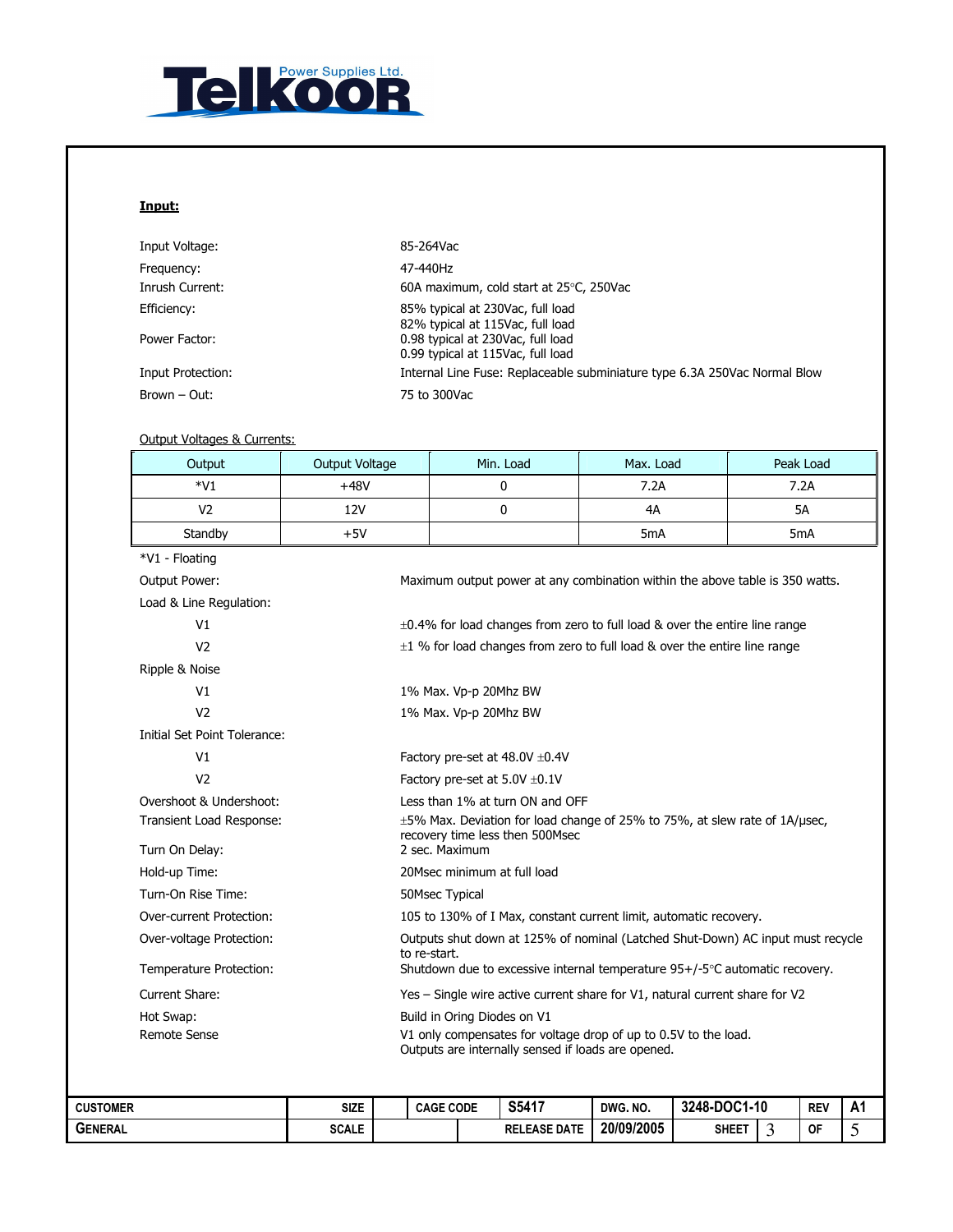

# Signals & Commands

| Inhibit:<br>Power OK (DC Fail):      | Active low, V1 & V2 shut down, standby output available.<br>Open collector active low when any of the outputs drop below 15% of its nominal<br>value.   |
|--------------------------------------|---------------------------------------------------------------------------------------------------------------------------------------------------------|
| <b>Environmental Specifications:</b> |                                                                                                                                                         |
| Temperature:                         | Operating: -5 $\degree$ C to +50 $\degree$ C (de-rating linearly to 70 $\degree$ C with 50% de-rating).<br>Storage: $-25^{\circ}$ C to $+85^{\circ}$ C. |
| Temperature Coefficient:             | 0 to 70 $\degree$ C $\pm$ 0.02%/ $\degree$ C                                                                                                            |
| Cooling:                             | 150W free convection cooling (base plate cooling). 350W forced air cooling (250 LFM<br>min.)                                                            |
| Humidity:                            | Maximum 5% to 95% RH non-condensing                                                                                                                     |
| Altitude:                            | Operating 10,000 ft. Non-operating 40,000 ft.                                                                                                           |
| Vibration:                           | Three orthogonal axes at 1 octave/min, 5 min dwell at four major resonances at 0.75G<br>peak, 5Hz to 500Hz.                                             |

#### Safety Regulatory & EMC Specifications:

Meets FCC CLASS B CISPR 22 CLASS B, EN55022 CLASS B with external line filt

| Meets FCC CLASS B,CISPR 22 CLASS B,EN55022 CLASS B with external line filter |                                                                                                                                             |
|------------------------------------------------------------------------------|---------------------------------------------------------------------------------------------------------------------------------------------|
| EN61000-3-2                                                                  | Harmonics                                                                                                                                   |
| EN61000-3-3                                                                  | Voltage fluctuations                                                                                                                        |
| EN6000-4-2                                                                   | ESD +8KV AIR +4KV contact discharge, performance criteria B                                                                                 |
| EN61000-4-3                                                                  | Radiated Immunity: 80-1000Mhz 3V/m, AM 80% (1KHz), criteria A                                                                               |
| EN61000-4-4                                                                  | Fast transient: 1KV for AC power port, 0.5KV for DC power I/O and signals Port,<br>performance criteria B                                   |
| EN61000-4-5                                                                  | Surge: 2KV common mode and 1KV differential mode                                                                                            |
| EN61000-4-6                                                                  | 3VRMS, 80% A.M. BY 1kHz                                                                                                                     |
| EN61000-4-8                                                                  | 3A /m at 50Hz, performance criteria A.                                                                                                      |
| EN61000-4-11                                                                 | Voltage dips and interruption: 30% reduction for 10mSec –Criteria B, 60% For<br>100mSec. Criteria C, 95% reduction for 5000mSec Criteria C. |
| Dielectric Withstand:                                                        |                                                                                                                                             |
| Input to Case:                                                               | 1500VAC                                                                                                                                     |
| Input to Output:                                                             | 3000VAC                                                                                                                                     |
| Output to Case:                                                              | 500 VDC for V1 & 50VDC for V2.                                                                                                              |
| Safety Agency Compliance:                                                    | UL 60950, VDE, CSA C22.2 -234, LEVEL 3.EN-60950, CLASS 1, SELV CE - MARK                                                                    |
| Leakage Current:                                                             | 1mA @50/60 Hz, 264Vac input                                                                                                                 |
| MTBF:                                                                        | 300,000 hours minimum per BELCOR 332, issue 6 specification @30 degrees C.                                                                  |

# Mechanical Dimensions:

| Size:   | 700 gr. Max. (26 oz)                       |
|---------|--------------------------------------------|
| Weight: | 173 x 98 x 38.5(mm) (6.8" x 3.85" x 1.52") |

| <b>CUSTOMER</b> | Size         | : CODE<br><b>CAGE</b> |  | S5417               | DWG. NO.   | 3248-DOC1-10 |  | <b>REV</b> | A 1<br>n i |
|-----------------|--------------|-----------------------|--|---------------------|------------|--------------|--|------------|------------|
| <b>GENERAL</b>  | <b>SCALE</b> |                       |  | <b>RELEASE DATE</b> | 20/09/2005 | <b>SHEET</b> |  | <b>OF</b>  |            |